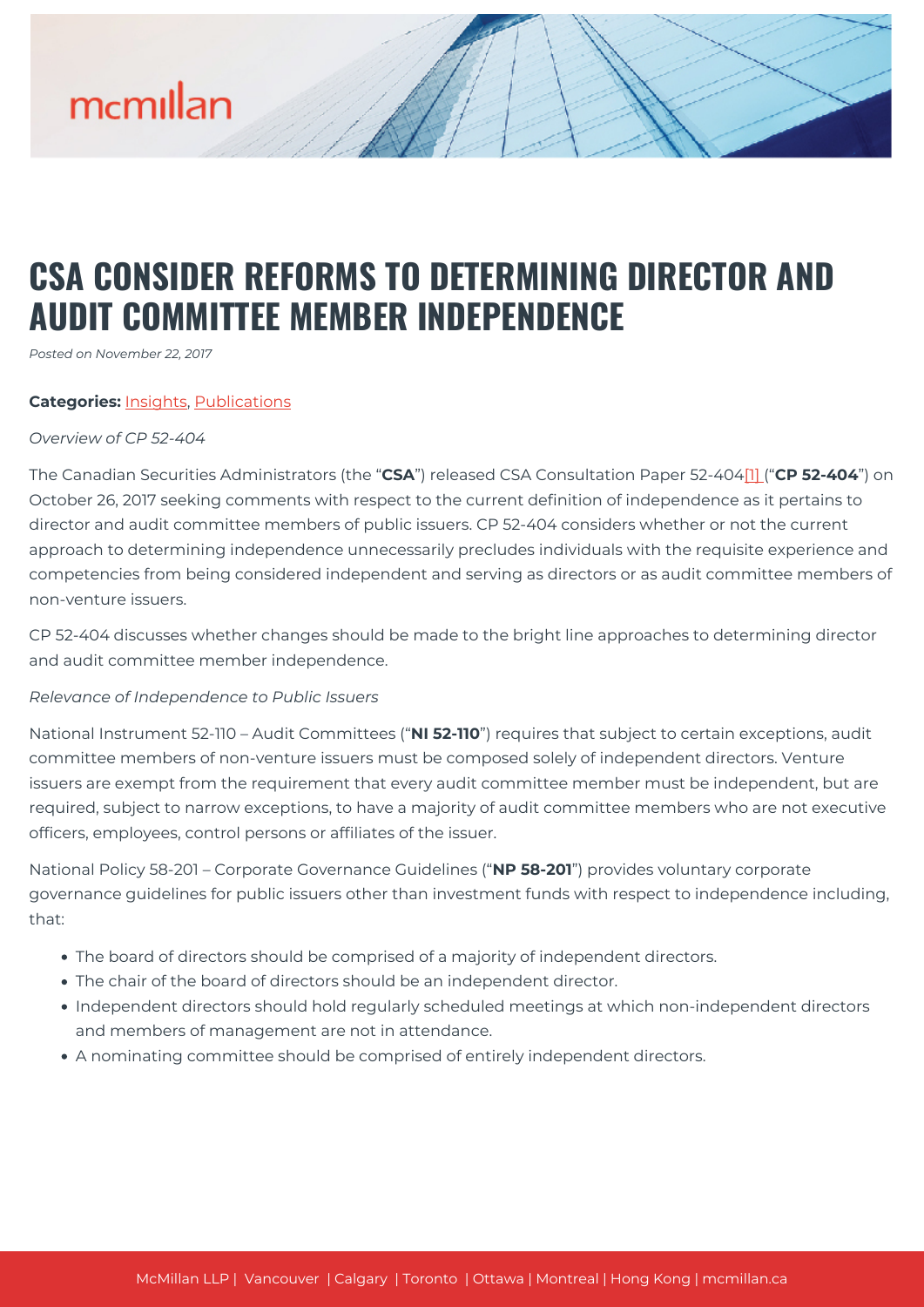

A compensation committee should be comprised of entirely independent directors.

With respect to disclosure, National Instrument 58-101 – D*isclosure of Corporate Governance Practices* ("**NI 58-101**") requires issuers, subject to narrow exceptions, other than venture issuers to disclose whether or not a majority of directors are independent, and if not, to describe what the board of directors does to facilitate the exercise of independent judgment in carrying out its responsibilities. Additionally, NI 58-101 requires issuers other than venture issuers to disclose whether nomination and compensation committees are comprised entirely of independent members, and if not, to describe what the board of directors does to ensure objective decision making for these committees. Finally, 58-101 requires disclosure respecting the frequency of director meetings at which non-independent directors and members of management are not in attendance as well as disclosure related to the independence of the chair of the board of directors.

# *Current Approach to Determining Independence*

To be considered independent, directors or audit committee members must not have a direct or indirect material relationship with the issuer. A material relationship is defined as a relationship which could, in the view of the board of directors, be reasonably expected to interfere with the exercise of a member's independent judgement. Notwithstanding any determination made by an issuer's board of directors, the bright line factors indicative of the existence of the presence of a material relationship between an issuer and an individual include, in relation to the board and audit committee member independence, whether or not within the last three years, the individual is or has bee[n\[2\]](#page--1-0):

- An employee or executive officer.
- A partner or an employee of the issuer's internal or external auditor or a former partner or employee of the internal or external auditor who personally worked on the issuer's audit (subject to certain narrow exceptions).
- An executive officer of another entity if a current executive officer of the issuer serves or served, at the same time, on the compensation committee of that other entity.
- In receipt of more than \$75,000 in direct compensation from the issuer during any 12 month period excluding fees for acting as a director or committee member, or compensation under a retirement or deferred compensation plan for prior service with the issuer.

Immediate family members having relationships similar to those referenced above will generally be considered to have a material relationship with an issuer.

NI 52-110 provides further bright line factors applicable to audit committee members with respect to determining the existence of a material relationship, including if the individua[l\[3\]](#page--1-0):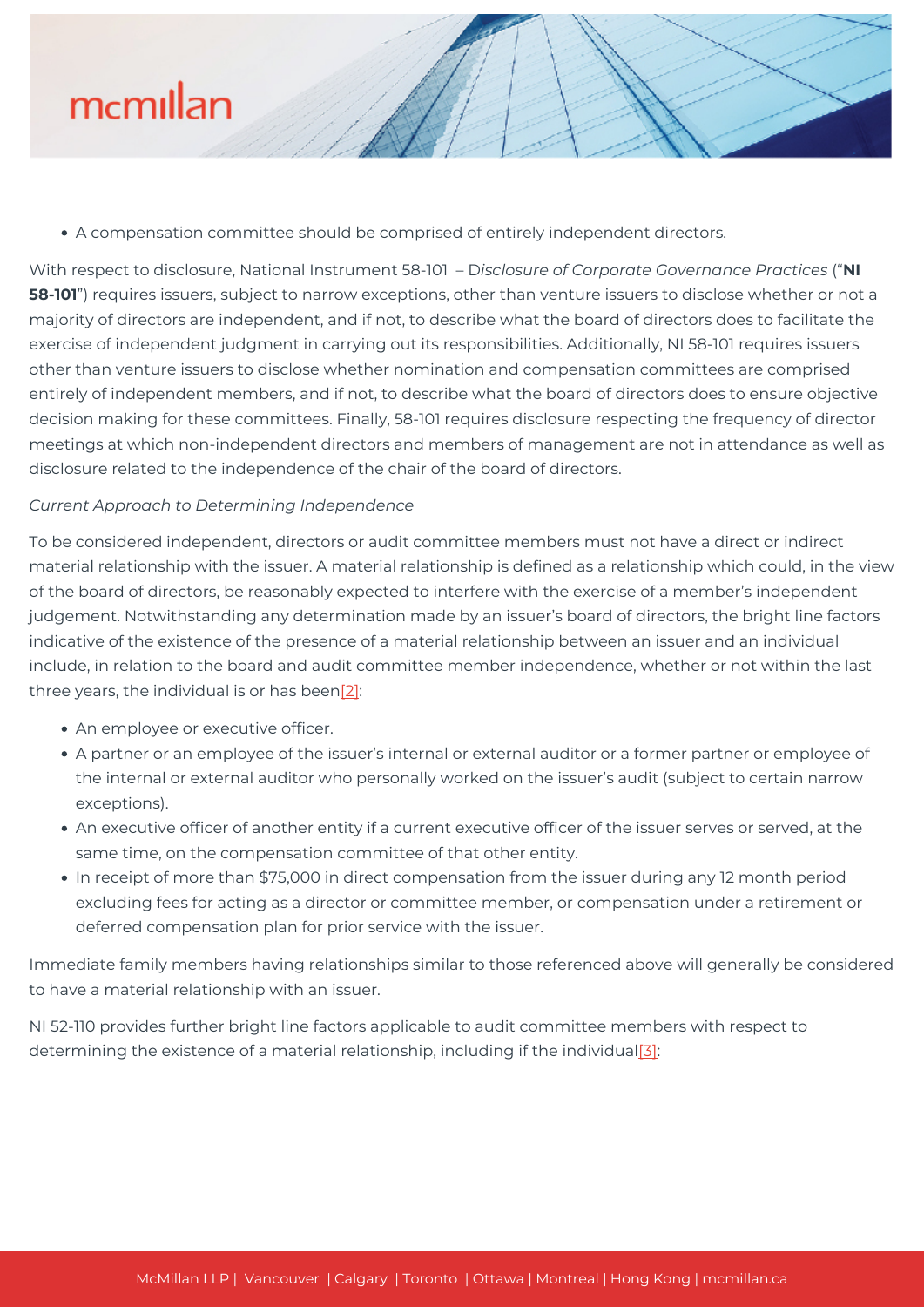

- Accepts, directly or indirectly, any consulting, advisory or compensatory fee from the issuer or any subsidiary entity of the issuer, other than as remuneration for acting as a member of the board of directors or any board committee or as a part-time chair or vice-chair of the board or any board committee.
- Is an affiliated entity (as such term is defined in NI 52–110) of the issuer or any of its subsidiary entities.

# *Benefits and Limitations of the Current Approach*

CP 52-404 characterizes the current bright line factors associated with determining independence as certain, consistent and predictable, as the factors highlight specific relationships that preclude an individual from being considered independent of an issuer. However, CP 52-404 notes that the current approach has been characterized as inflexible and having overly restrictive parameters that may unduly limit the pool of qualified candidates who could serve as independent directors or audit committee members.

# *Comparative Analysis*

CP 52-404 provides a comparative overview of the approaches to determining director and audit committee member independence in Australia, Sweden, the U.K., and the US. CP 52-404 notes that although the approaches across all of these countries are substantially similar, only Canada and the US employ bright line factors to determine independence whereas Australia, Sweden and the U.K. supplement the definition of independence with guidance.

# *Consultation Questions*

The consultation questions posed by CP 52-404 include:

- Is the current approach to determining director and audit committee member independence appropriate for all issuers in the Canadian market.
- What are the benefits or limitations of the current approach to determining independence.
- Does the current approach strike an appropriate balance in terms of:
- i. the restrictions imposed on issuers' boards in exercising their discretion to make independence determinations; and
- ii. the certainty it provides boards in making those determinations and the consistency as well as predictability it provides other stakeholders in evaluating the independence of an issuer's directors or audit committee members.